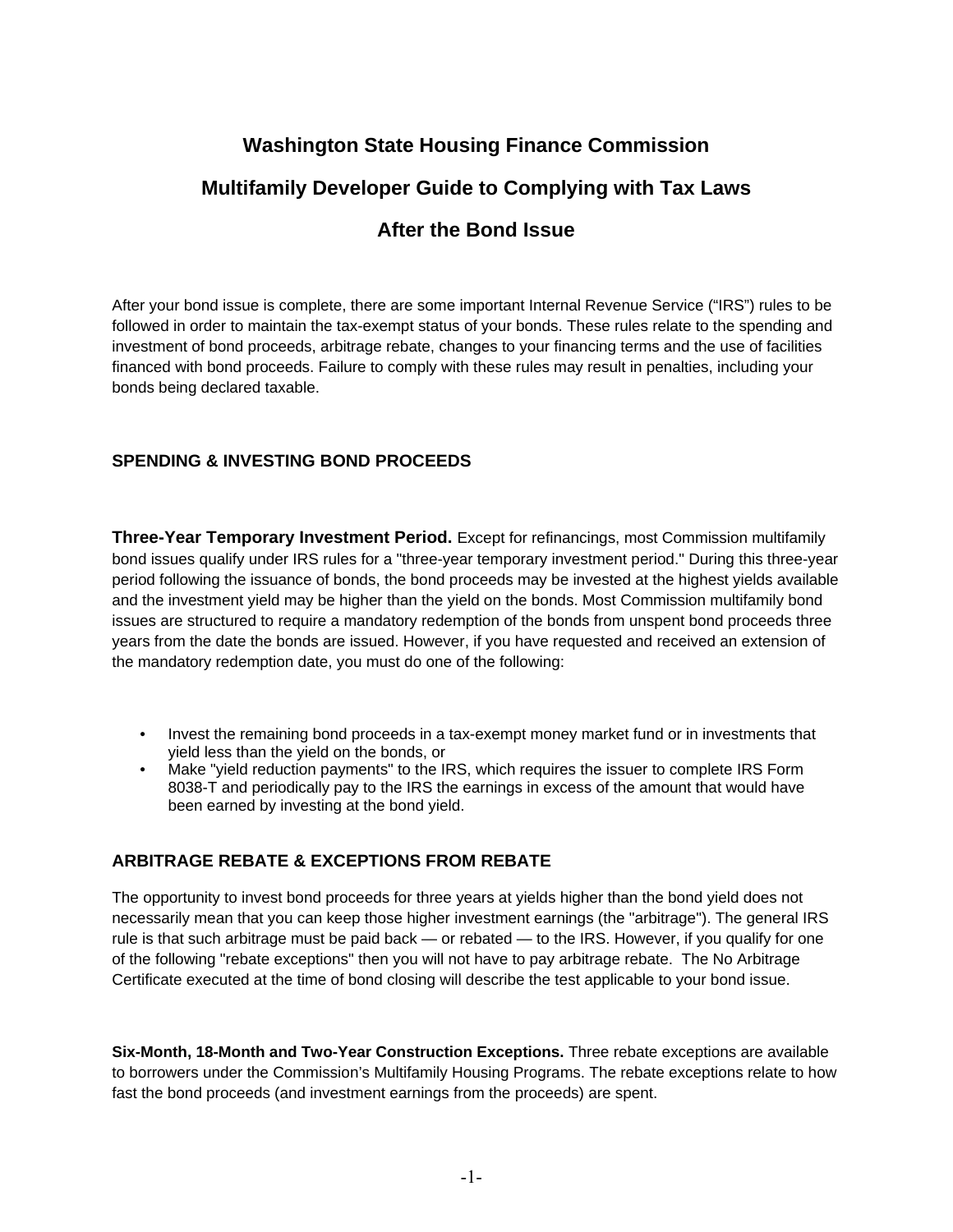- The shortest rebate exception allows the bonds to escape from arbitrage rebate if all of the bond proceeds and earnings are spent within **six months** of the date the bonds are issued.
- The next-shortest rebate exception allows the bonds to escape from arbitrage rebate if the bond proceeds and earnings are spent according to the following schedule: 15% within six months, 60% within one year and 100% within **18 months**. All of these periods are measured from the date the bonds are issued.

Failing to meet any one of the targeted expenditure dates results in failure of the entire rebate exception. For example, if you met the 15% and 60% expenditure requirements for the eighteen month rebate exception, but failed the 100% expenditure requirement, the whole rebate exception is failed, and the bond issue is subject to rebate.

There are many nuances involved in satisfying the rebate exceptions, so you should review the No Arbitrage Certificate (the "tax certificate") prepared at the time the bonds were issued to determine the exact dates by which the bond proceeds (and the investment earnings) need to be spent and consult bond counsel or a rebate expert with any questions.

Qualifying for a rebate exception means that you do not have to pay the IRS the arbitrage earned during the three-year temporary investment period. However, as discussed above, if bond proceeds remain unspent at the end of that period, those proceeds must be either "yield restricted" or you must make yield reduction payments.

**Calculating Arbitrage Rebate.** If a bond issue does not qualify for any rebate exception, then the bonds are subject to certain arbitrage rebate requirements. Arbitrage rebate is not owed to the IRS unless the investment earnings average more than the bond yield. Even if you do not owe any arbitrage earnings to the IRS, the cost of calculating arbitrage rebate can itself be costly and must be done whether or not you owe anything. To satisfy the IRS rebate rules, you should keep track of the investments made with bond proceeds from the date the bonds are issued until all of the bond proceeds are spent. (It is important to do this even if you expect to qualify for one of the three time sensitive rebate exceptions. If none of the exceptions are satisfied, you will need to compute any rebate payments owed.)

Arbitrage rebate payments are due to the IRS **at least every five years** from the date the bonds were issued. If you make a rebate payment after all the bond proceeds have been spent and, as discussed below, no other funds are subject to rebate, you will not have to make any future computations. Rebate payments are made by filing IRS Form 8038-T. If no rebate is owed, then no filing with the IRS needs to be made. It is important, however, to keep records of the expenditures and investments of bond proceeds (and amounts held in the funds described below) for at least three years from the date all of the bonds are completely paid off (or six years from the date of the bond closing, if longer).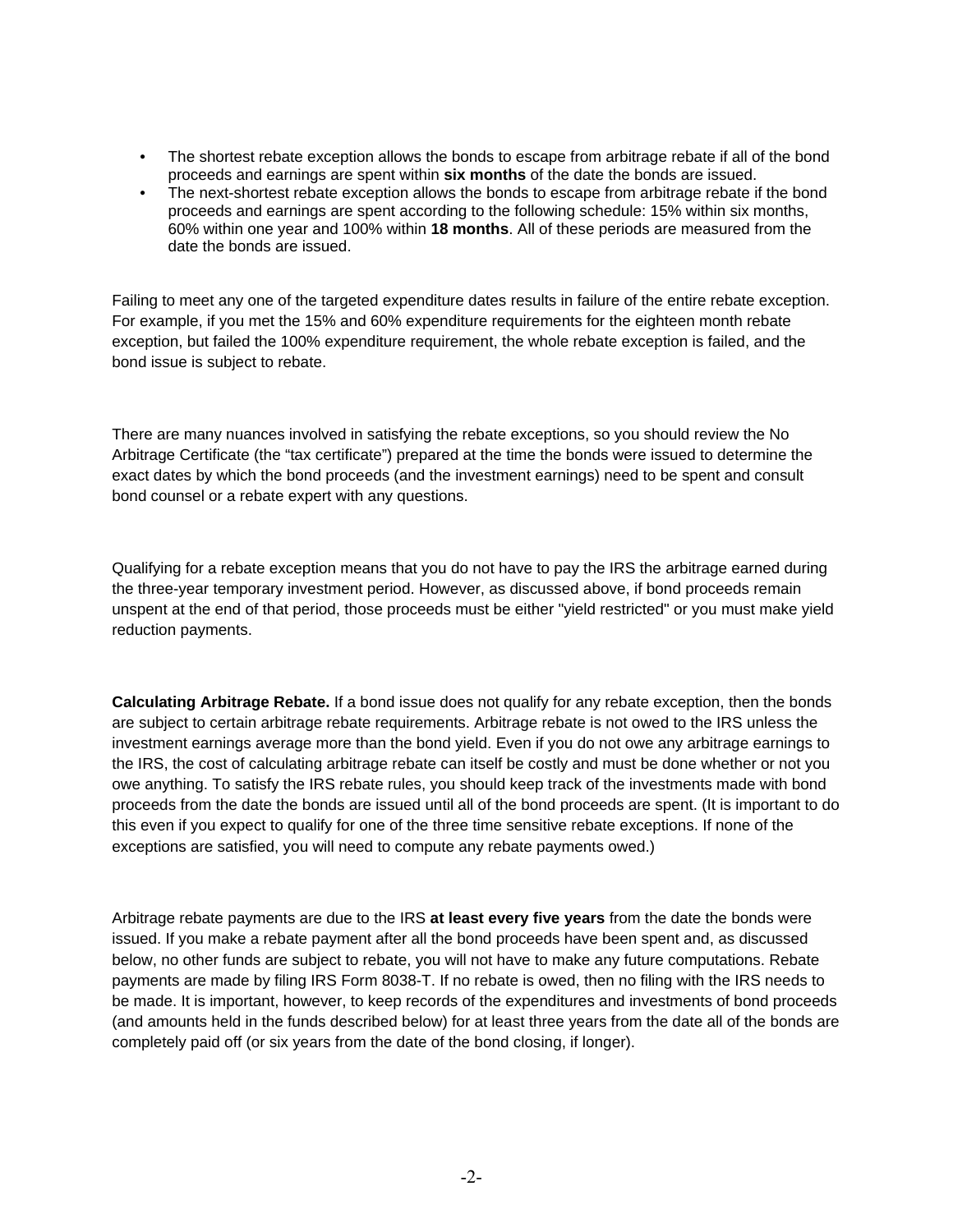**Funds.** The Commission bond issues are generally structured to minimize opportunities for arbitrage rebate. The tax certificate signed at the time of bond closing describes the various funds associated with the bonds and the rebate requirements expected to be associated with each. You should review the tax certificate carefully with your counsel.

*Reserve Funds*. Sometimes Commission bonds, particularly those that are issued with bond insurance or other credit enhancement, have debt service reserve funds. Such funds provide money to pay the debt service due on bonds if project revenues are insufficient and may include reserves required by banks, Fannie Mae, Freddie Mac and other lenders in their loan documents. Bond proceeds may or may not be deposited into such reserve funds. Reserve funds that are appropriately sized in compliance with IRS rules may generally be invested for the term of the bonds at yields that exceed the bond yield. However, reserve funds **are** subject to arbitrage rebate regardless of whether they are funded with original bond proceeds and regardless of whether such fund qualifies to be invested at yields that exceed the bond yield.

*Bond and Debt Service Funds.* Most Commission bond issues also have bond funds or debt service funds (often containing principal and interest accounts) that are used to make regularly scheduled debt service payments. Most of these funds qualify for an exemption to the arbitrage investment and rebate rules. They generally may be invested at the highest rate of return available, and arbitrage rebate is not required.

*Other Funds.* Some Commission bonds also have repair, replacement and revenue funds. These funds may not be described in the bond documents, but may be required by lenders and credit providers. They generally are not subject to the arbitrage rebate rules and may be invested at yields that exceed the bond yield.

## **CHANGE IN USE**

In addition to the investment and arbitrage rebate rules summarized above, other important post-closing issue are the IRS "change in use" regulations. Projects financed with the tax-exempt bond proceeds should not be sold or changed from a qualifying use to a private business use before the bonds are completely paid off. This would include selling the project, using it for a purpose different than that intended at closing, involving third parties in the management of the project, leasing or renting all or parts of the project to third parties or failing to comply with tenant set-aside requirements, where applicable. If the project is sold or the use changes to a private business use through any of these means, then IRS rules require that the bonds be redeemed within 90 days or defeased to the first date on which they may be redeemed. In some instances, the rules also require that the Commission notify the IRS of this action. It is important to contact bond counsel for advice when considering changing the use of a facility financed with tax-exempt bond proceeds.

## **CHANGING THE DEAL**